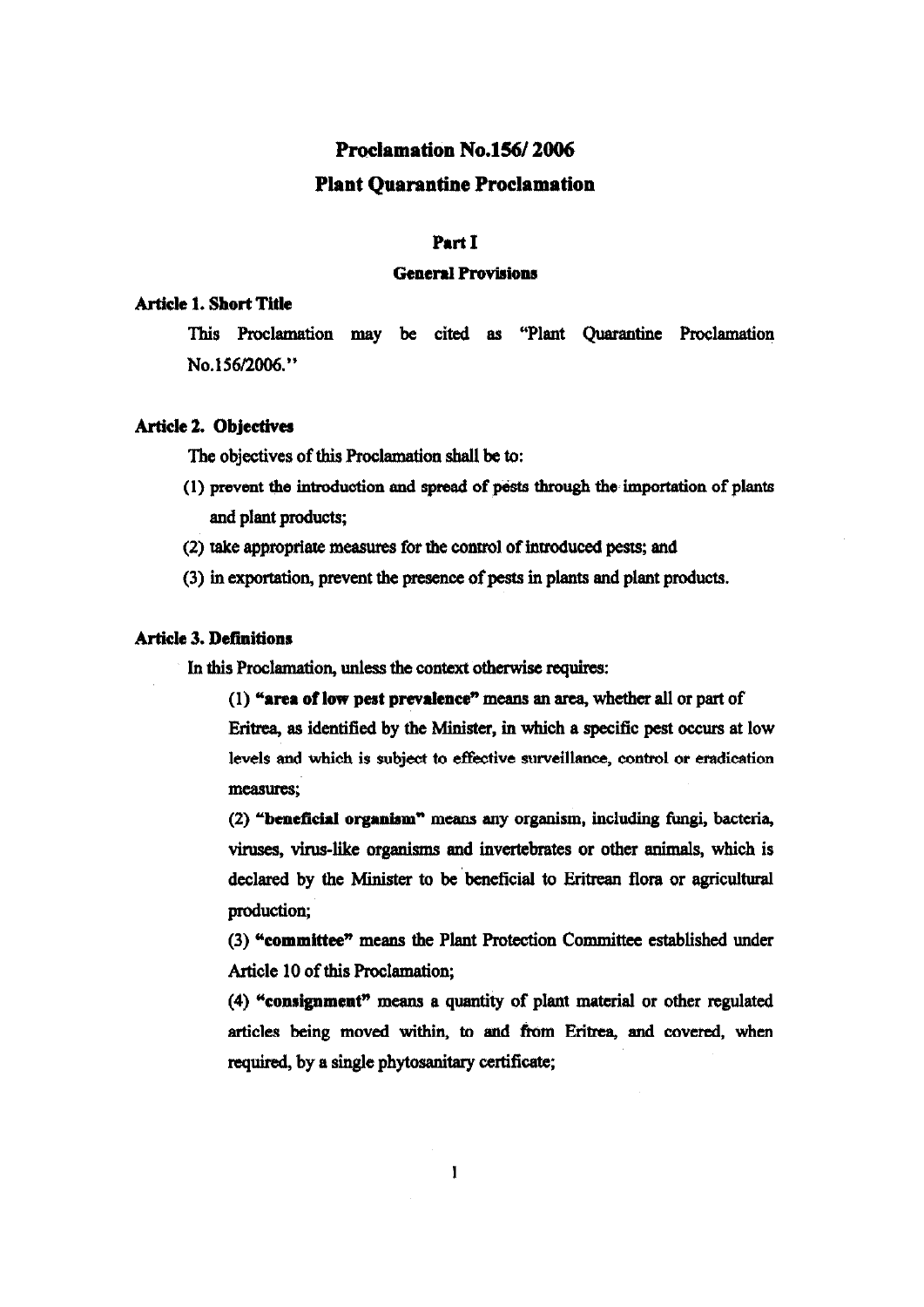(5) "container" means a box, bag or other receptacle in which plant material or other regulated articles have been or are being transported;

(6) "conveyance" means any vessel, aircraft, hovercraft, train, vehicle, cart, container, animal or other means which can convey plant material or other regulated articles from one place to another;

(7) "designated point of entry" means a sea port, airport, inland point, post office or other place designated by the Minister as a place where the importation of plant material or other regulated articles is permitted;

(8) "Government" means the Government of the State of Eritrea;

(9) "import permit" means an official document authorizing importation of a cornmodity in accordance with specified phytosanitary requirements;

(10) "importer" means anyone who whether as owner, consignor, consignee, agent, broker or otherwise is in possession of or in any way entitled to the custody of any plant material or other regulated articles landed or likely to be landed in Eritrea from another country;

(11) "IPPC" means the International Plant Protection Convention, done at Rome on 6 December 1951, which came into force on 3 April 1952 and as newly revised and approved by Resolution *12/97* of the Twenty-ninth Session of the FAO Conference in November 1997;

12) "Minister" or "Ministry" means the Minister or Ministry of Agriculture, respectively;

(13) "National Plant Protection Service (NPPS)" means the official body designated by the Minister under Article 4 of this Proclamation;

(14) "occupier", in relation to any land or building, means a person in actual occupation thereof;

(15) "packaging material" means any material used to pack, contain or keep plant material or regulated articles;

(16) "Person" means any natural or juridical entity;

(17) "pest" means any species, strain or biotype of plant, animal. or pathogenic agent injurious to plant material;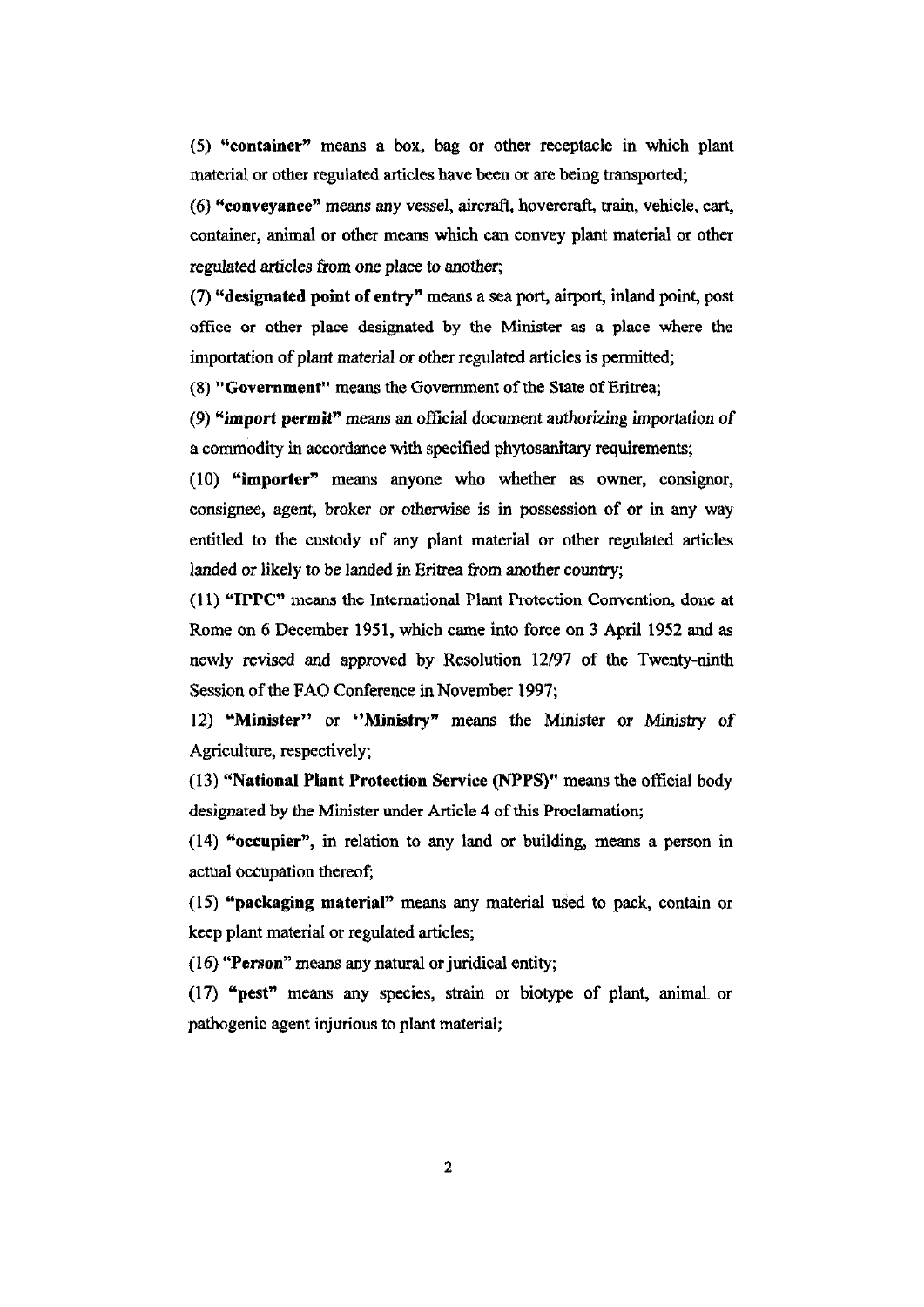(18) "pest free area" means an area in which a specific pest does not occur as demonstrated by scientific evidence and in which, where appropriate, this condition is being officially maintained;

(19) "phytosanitary certifieate" means a certificate issued to indicate that consignment of plants and plant products or other regulated articles meet specified phytosanitary import requirements;

(20) "plant" means any living plant and parts thereof, including seeds, fruits and vegetables;

(21) "plant material" means plants or plant products;

(22) "plant products" means any unmanufactured material of plant origin and those manufactured products which, by their nature or that of their proeessing, may create a risk for the introduction and spread of pests;

(23) "Plant Quarantine Officer" means a person designated under Article 6 of this Proclamation;

(24) "premises" means any building or other structure situated on land;

(25) "quarantine pest" means a pest of potential national economic importance to the area endangered thereby, not yet present there or present but not widely distributed and being officially controlled;

(26) "quarantine station" means an official station designated by the Minister as a place where plant material or other regulated articles may be confmed for phytosanitary inspection, observation. testing or research;

(27) "regulated artiele" means any pest, beneficial organism, soil, packaging material or any other object, organism or material capable of harboring or spreading pests;

 $(28)$  "regulated non-quarantine pest" means any pest which is not a quarantine pest, whose presence in plants for planting affects the intended use of those plants with an economically unacceptable impact and which is therefore regulated within the territory of Eritrea;

(29) "soil" means a material wholly or partly derived from the upper layer of the earth's crust which is capable of sustaining plant life and which contains solid organic substances such as parts of plants, humus, peat or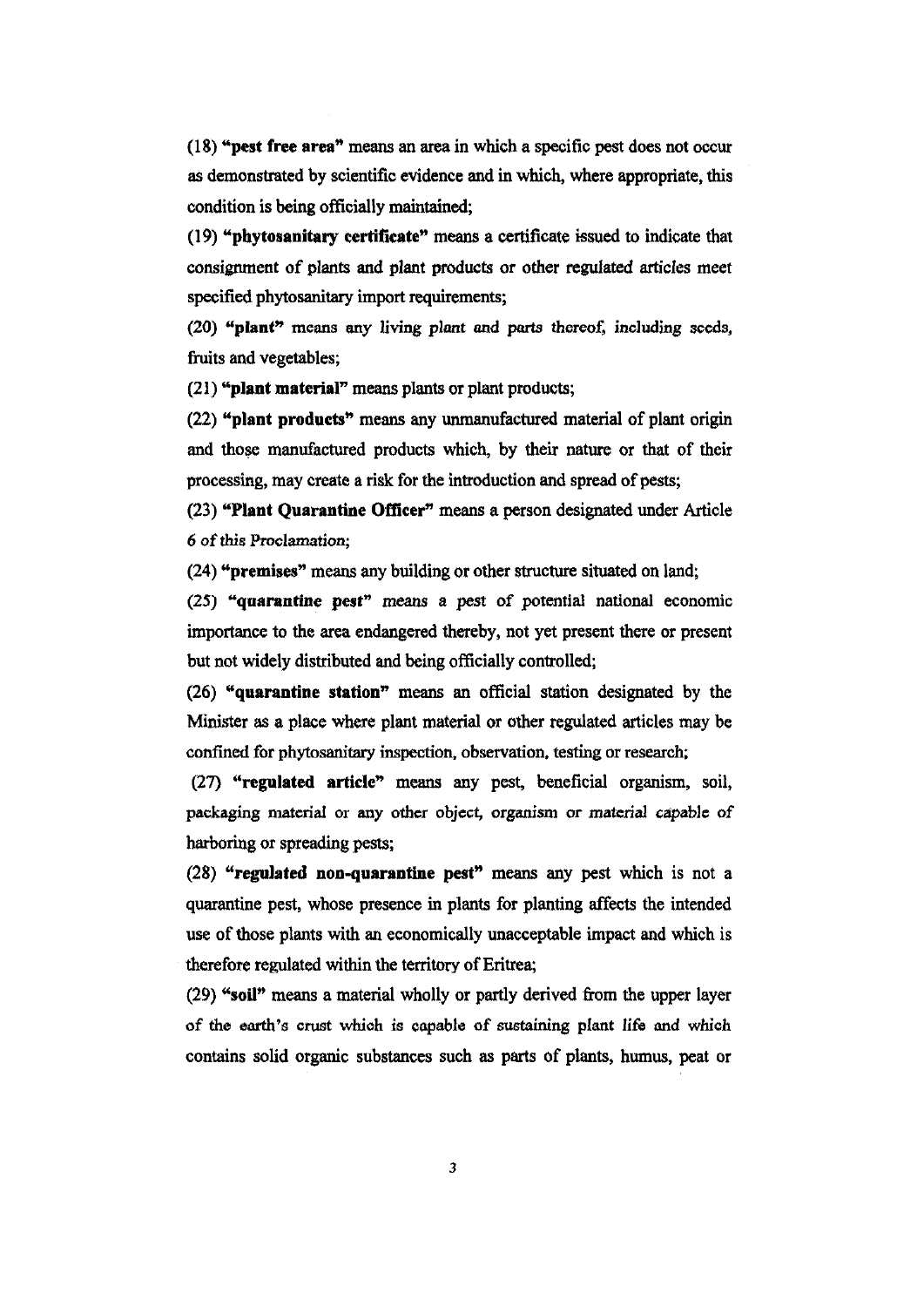bark, excluding any medium which is sterile or otherwise incapable of harboring or transmitting pests; and

(30) "treatment" means an officially authorized procedure for the killing or removal of pests or for rendering pests infertile.

## Part II

#### Administration

#### Article 4. National Plant Protection Service

- (1) The Minister shall designate an appropriate body as the NPPS within the Ministry to be responsible for the protection of the agricultural resources of Eritrea and to administer and enforce this Proclamation and regulations made hereunder.
- ('2) Tn accordance with its obligations under the IPPC, the NPPS shall advise the Minister on any matters with which this Proclamation is concerned, and shall have the following functions:
	- (a) the enforcement of this Proclamation, as well as any other legislation relating to plant protection that the Minister may identify;
	- (b) the proposal, review and formulation of phytosanitary measures and other necessary regulations under this Proclamation and matters arising from the application of any such measures and regulations;
	- (c) the surveillance and inspection of growing plants, including areas under cultivation and wild flora, and of plant material in storage or in transport, for the purpose of reporting the occurrence, outbreak and spread of pests, and for the purpose of preventing the introduction or spread of pests;
	- (d) the protection of endangered areas, and the designation, maintenance and surveillance of pest free areas and areas of low pest prevalence;
	- (e) the promotion of integrated pest management and control in Eritrea;
	- (t) the declaration of any. pest as a quarantine pest or a regulated non· quarantine pest under this Proclamation;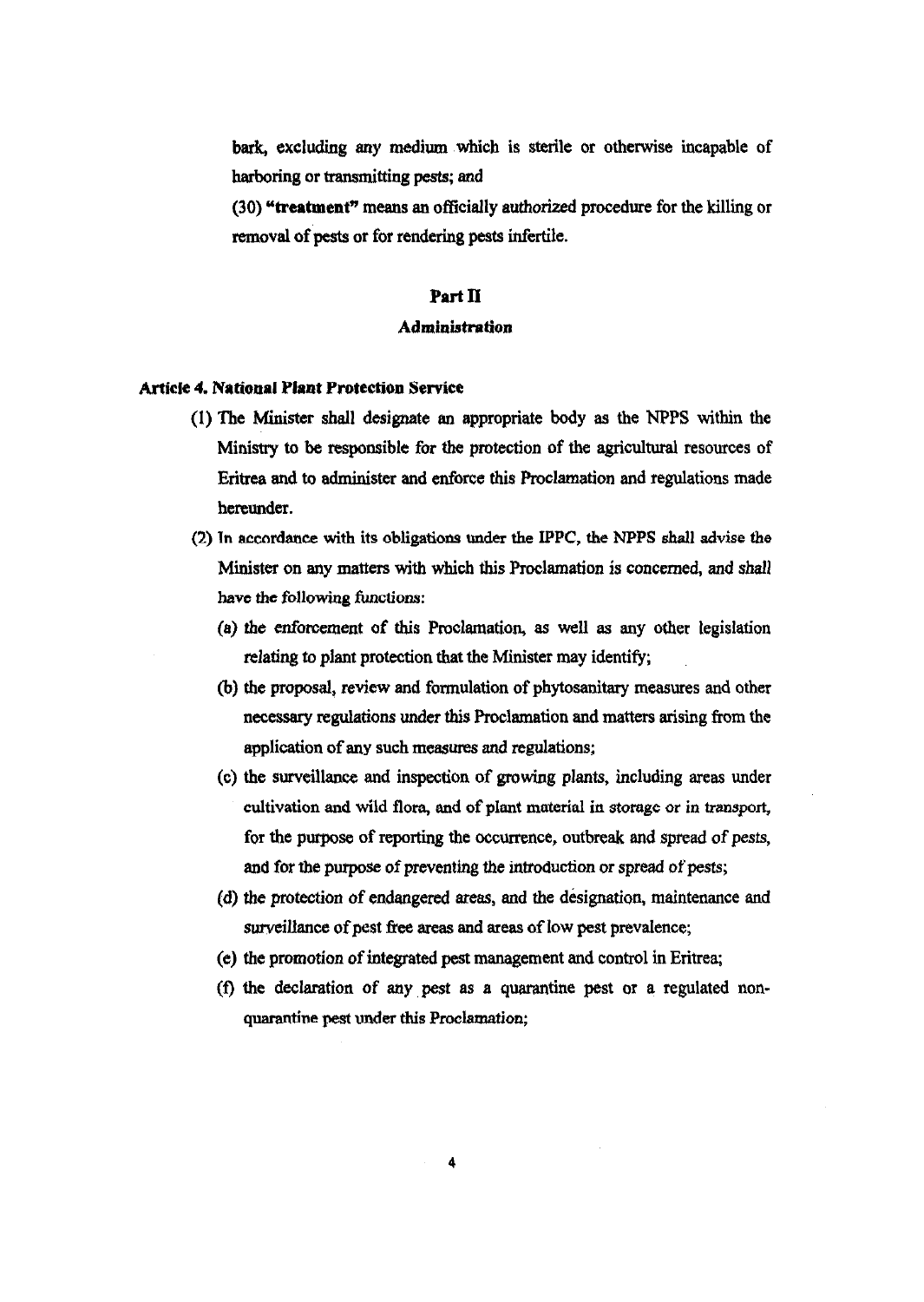- $(g)$  the periodic updating and dissemination of lists of plant material and other regulated articles the importation of which into Eritrea is prohibited or restricted bused on pcst risk analysis or applicable international standards;
- (h) the provision of justification to other countries concerning phytosanitary measures applied, either through pest risk analysis or by reference to applicable international standards, and the notification of trading partners of relevant instances of non-compliance with import requirements;
- (i) the establishment of auditing and trace-back procedures for plant material and other regulated articles for phytosanitary certification;
- G) the exercise of pre-clearance inspections where requested by importing countries;
- (k) the preservation of the phytosanitary security of consignments after certification and before export;
- (I) the disinfestations or disinfections of consignments of plant material or other regulated articles;
- (m) the issuance of phytosanitary certificates and import permits;
- (n) the promotion of public awareness relating to regulated pests, and the dissemination of information regarding the means of their prevention and control;
- (0) the establishment of any minimum qualifications for, and the oversight of training and development of, Plant Quarantine Officers and other NPPS staff;
- (p) the development of pest diagnostic, investigative and analytical capabilities as well as the establishment of laboratories and quarantine stations at such places as may be deemed necessary;
- (q) the establishment of procedures for accreditation of any quarantine station, official analyst, official laboratory or any other person or institution from the public or private sector involved in phytosanitary matters;
- Cr) liaison with competent authorities in neighboring countries in plant protection matters;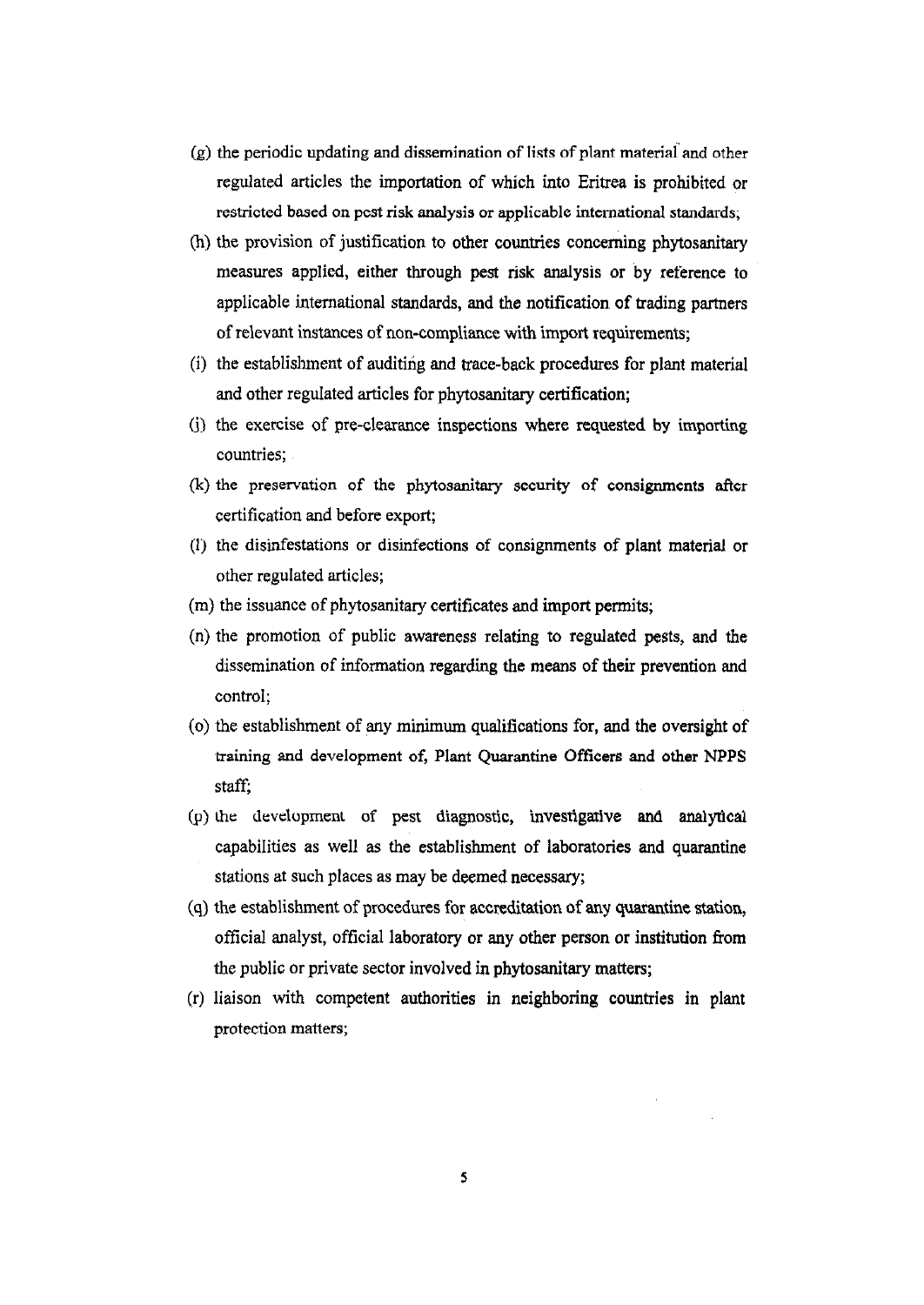- (s) the participation of Eritrea in the relevant sub-regional, regional and international organizations, and the provision of information regarding import and export regulations in force, and technical requirements for plant material and other regulated articles, on request of any interested international, regional or other National Plant Protection Service; and
- (t) the performance of any other functions the Minister deems necessary to achieve the objectives of this Proclamation.

#### Article 5. Head of NPPS

The Head of the NPPS who shall be appointed by the Minister shall carryout the following functions in accordance with this Proclamation and regulations made hereunder:

- (1) issue, under such terms and conditions as he/she deems necessary, or refuse to issue, import permits for the importation of plant material or other regulated articles into Eritrea;
- (2) amend or cancel import permits issued under sub-Article (I) hereof, promptly providing to the importer the reasons for any such action in writing; and
- (3) require that any imported plant material or regulated articles be grown or kept in a quarantine station.

## Article 6. Appointment of Plant Quarantine Officers

The Minister shall designate Plant Quarantine Officers to carry out the functions assigned to such Officers under this Proclamation.

## Article 7. Duties of Plant Quarantine Officers

(1) Plant Quarantine Officers shaH:

- (a) inspect areas under cultivation and plant material under cultivation, in storage or in transit, in order to report the existence, outbreak and spread of pests;
- (b) inspect consignments of plant material and, where appropriate, verify the pest status of such consignments by taking samples or otherwise;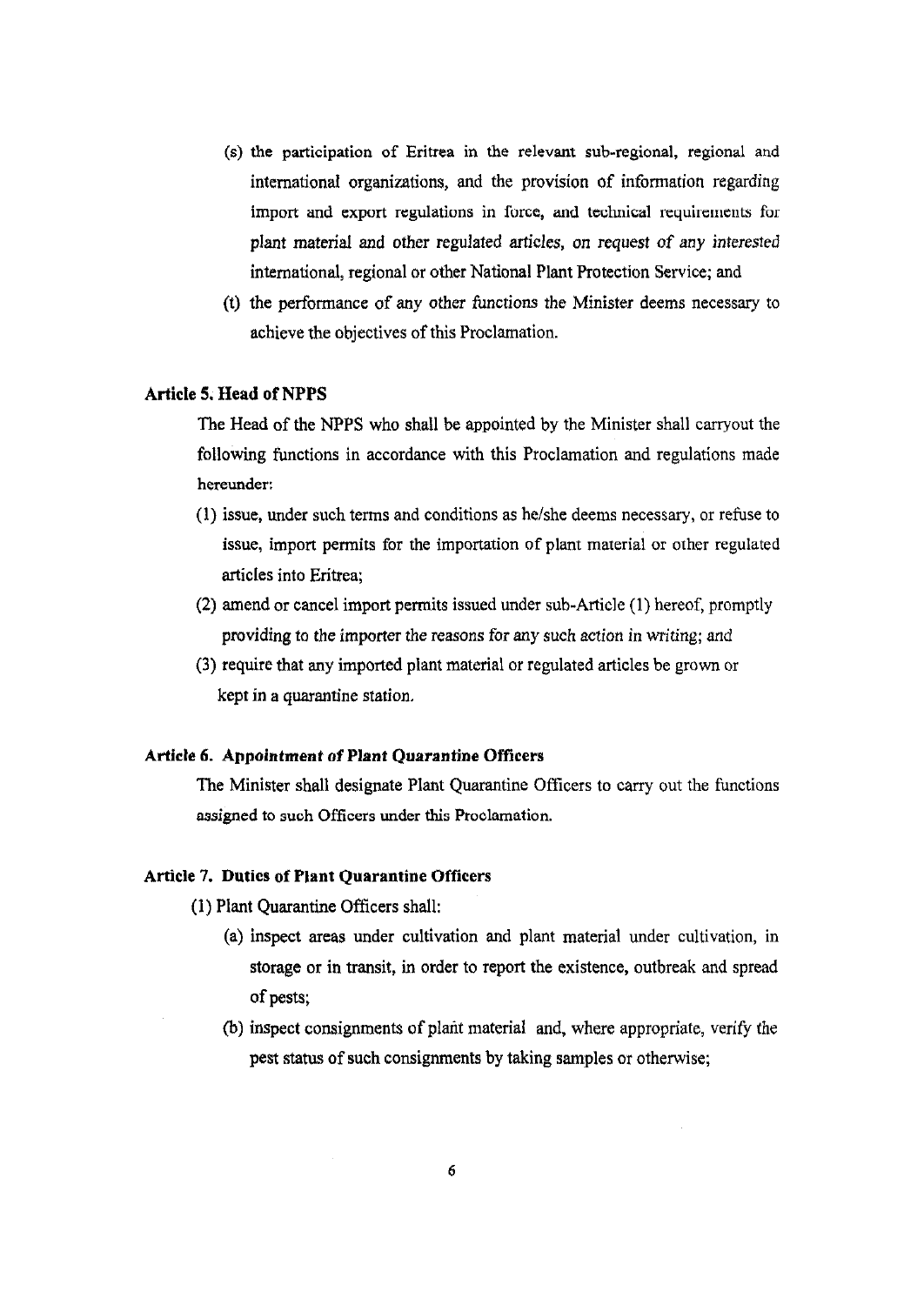- (c) inspect and supervise storage and transport facilities of plant material and regulated articles, particularly with the objective of preventing the spread of pests across national boundaries;
- (d) inspect and certify consignments of plant material and regulated articles intended for export from Eritrea;
- (e) ensure the disinfestations or disinfections of consignments of plant material and regulated articles and their containers, packaging material, storage places and conveyances;
- (t) ensure that no threat to plant resources or the environment in Eritrea is caused where waste is being disposed of from:
	- (i) aircraft and ships arriving in Eritrea; and
	- (ii) premises which process or wash imported plant material or other regulated articles;
- (g) issue phytosanitary certificates on behalf of *the* NPPS;
- (h) carry put detection activities and maintain up-to-date information on the pest status of Eritrea;
- (i) conduct inquiries and request information or documentation upon suspicion that the provisions of this Proclamation are being violated; and
- (j) perform such other matters as the Head of the NPPS may prescribe.

(2) While exercising any of the duties under sub-Article (1) hereof, a Plant Quarantine Officer shall upon request identify him/herself as an Officer exercising official duties under this Proclamation by showing his/her identification card.

## Article 8. Powers of Plant Quarantine Officers

- (1) Where a Plant Quarantine Officer with appropriate identification card suspects that any person, container or conveyance moving within Eritrea, or any land or premises may harbor a plant pest, or that this Proclamation is otherwise being violated, may:
	- (a) stop, with a search warrant, search such person, container, conveyance, or land or premises and take samples of, seize or detain any plant material,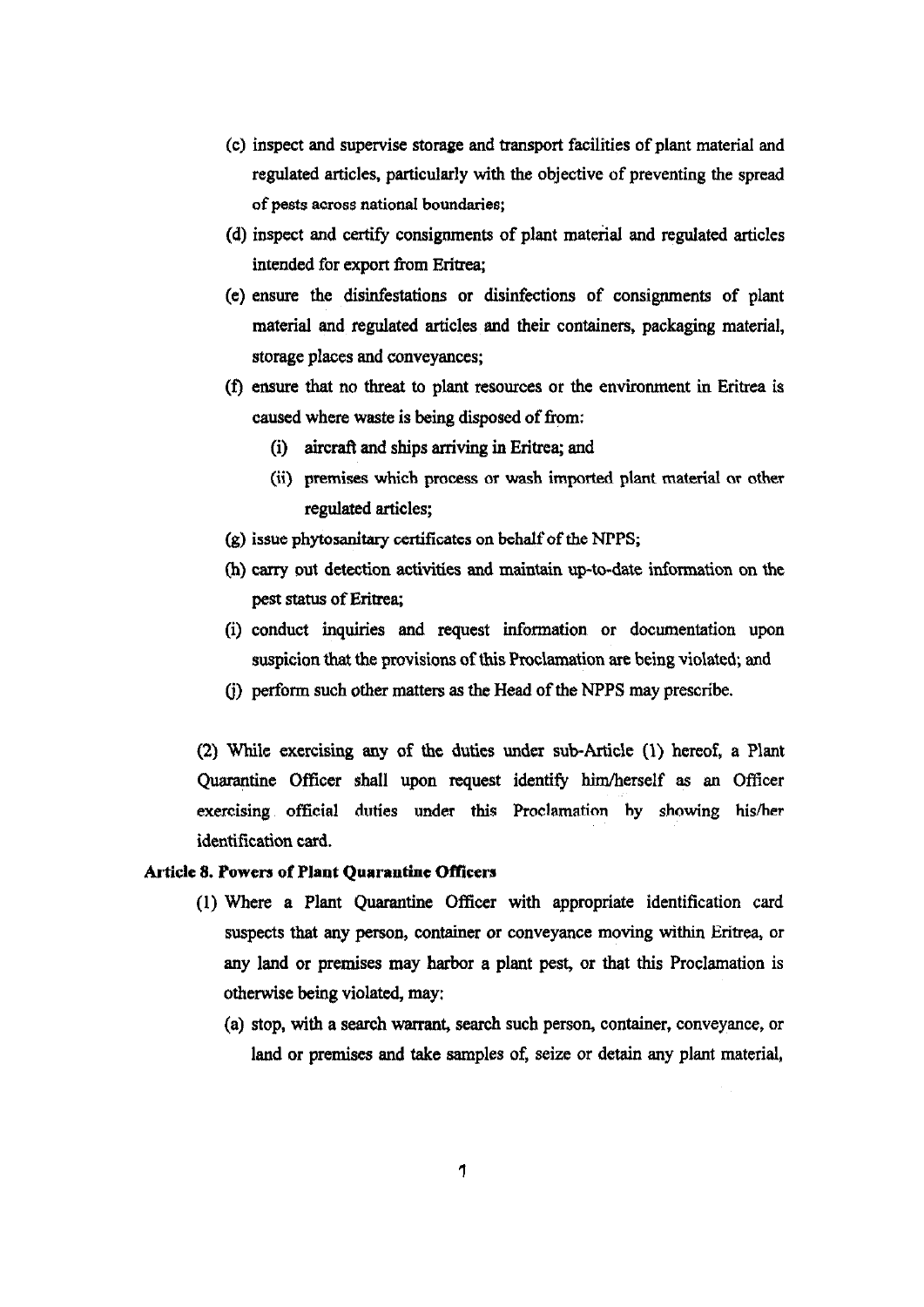regulated article, or other thing infested or infected, or suspected to be infested or infected, with a pest; or

- (b) require any person to produce any permit. certificate or other documentation required under this Proclamation and provide such other information as the Officer may deem necessary.
- (2) Where a Plant Quarantine Officer with appropriate identification card suspects that any person, container or conveyance entering into Eritrea may barbor a plant pest may stop, without a search warrant, such person, container, conveyance and take samples of, seize or detain any plant material, regulated article, or other thing infested or infected, or suspected to be infested or infected, with a pest.
- (3) A Plant Quarantine Officer who scizes or detains any plant material or other regulated article under this Proclamation may:
	- (a) store, analyze, treat, quarantine, destroy or dispose of it at the place where it was seized or move it to any other place for storage, analysis, treatment, quarantine or disposal; or
	- (b) require its owner or the person having the possession, care or control of it at the time of seizure, to store, treat, quarantine, destroy or dispose of it.
- (4) Any Plant Quarantine Officer who causes any thing to be seized or detained shall, as soon as practicable, notify the owner or person having possession, care or control of the thing of the steps taken and the reasons for them; and shall, upon request, give such person a receipt for anything seized.
- (5) If a seizure under this Article is not made in the presence of the owner, the person shall be notified in writing.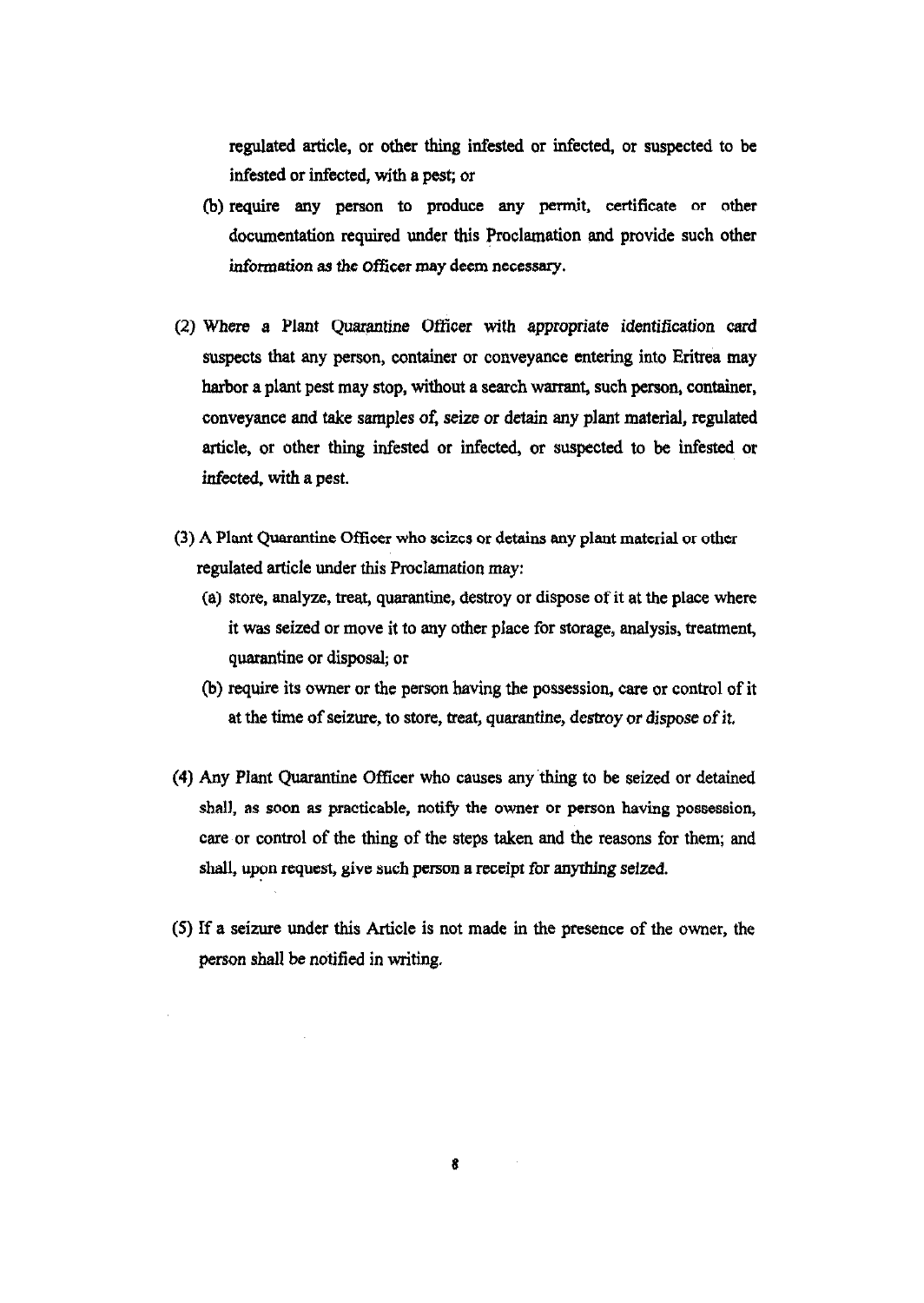(6) A Plant Quarantine Officer shall be present where the seal on a container containing plant material or other regulated articles is to be broken.

## Article 9. Official Laboratories and Analysts

The Minister may designate one or more laboratories to be official laboratories and analysts to be official analysts, to carry out analyses under this Proclamation and regulations made hereunder.

## Article 10. Plant Protection Committee

- (1) The Minister shall establish a Plant Protection Committee to discuss issues of common concern relating to phytosanitary matters, and to provide coordination where required.
- (2) The Committee shall consist of the following members:
	- (a) the Head of NPPS and two additional staff members from the Ministry;
	- (b) one representative from the ministry responsible for health;
	- ( c) one representative from the ministry responsible for the environment;
	- (d) one representative from the Customs Department;
	- (e) one representative from the Eritrean National Standards Institution;
	- (t) one representative from the importers and exporters of plants and plant products;
	- (g) one representative from an institution of higher learning; and
	- (h) one representative from the growers.
- (3) Members of the Committee shall serve for a period of three years and shall be eligible for reappointment.
- (4) The quorum of the Committee shall be at least fifty percent of its member.
- (5) The Minister shall appoint the chairperson of the Committee and the first meeting shall take place within three months after the entry into force of this Proclamation.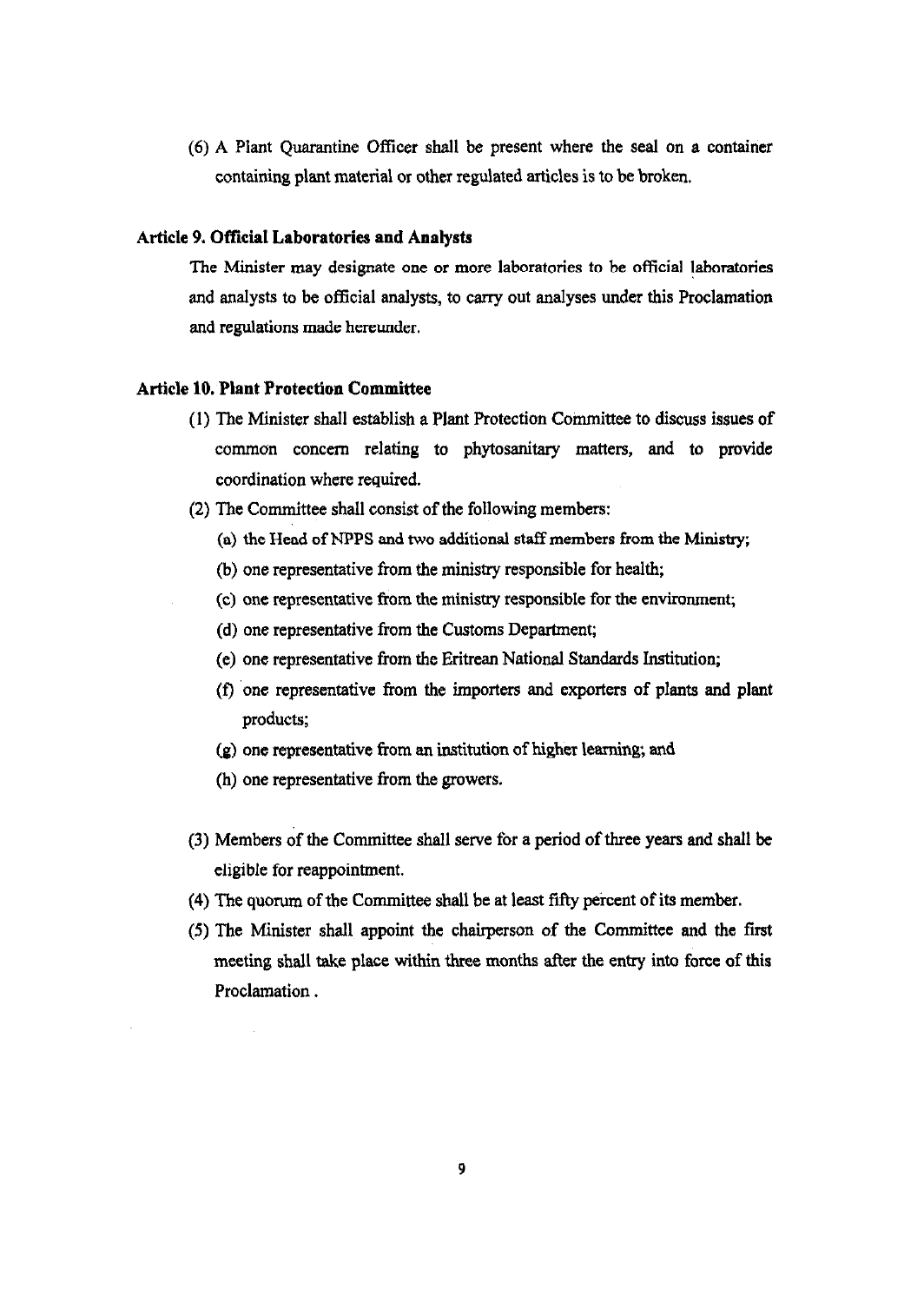- (6) The Committee shall meet at least fow: times a year.
- (7) The Committee may appoint such sub-Committees, as it may consider necessary, to provide advice and technical inputs to the deliberations of the Committee. The sub-Committees may be composed of Committee members, non-Committee members or both.
- (8) The Committee shall adopt its own rules of procedure except as provided *in*  this Proclamation or by regulations made hereunder.

#### **PartIlI**

#### **Importation**

# **Article 11. General Principles**

- (l) No person may import into Eritrea any plant material or other regulated articles except in accordance with this Proclamation and regulations made hereunder.
- (2) No plant material or other regulated article may be imported into Eritrea unless it is:
	- (a) brought into Eritrea via a designated point of entry;
	- (b) declared and offered for inspection on arrival; and
	- (c) accompanied by the prescribed permits and certificates.
- (3) Any person in charge of any conveyance transporting or storing anything required to be declared under sub-Article (2)(b) hereof shall make the conveyance and its contents available for inspection by a Plant Quarantine Officer in accordance with this Proclamation immediately upon arrival in Eritrea.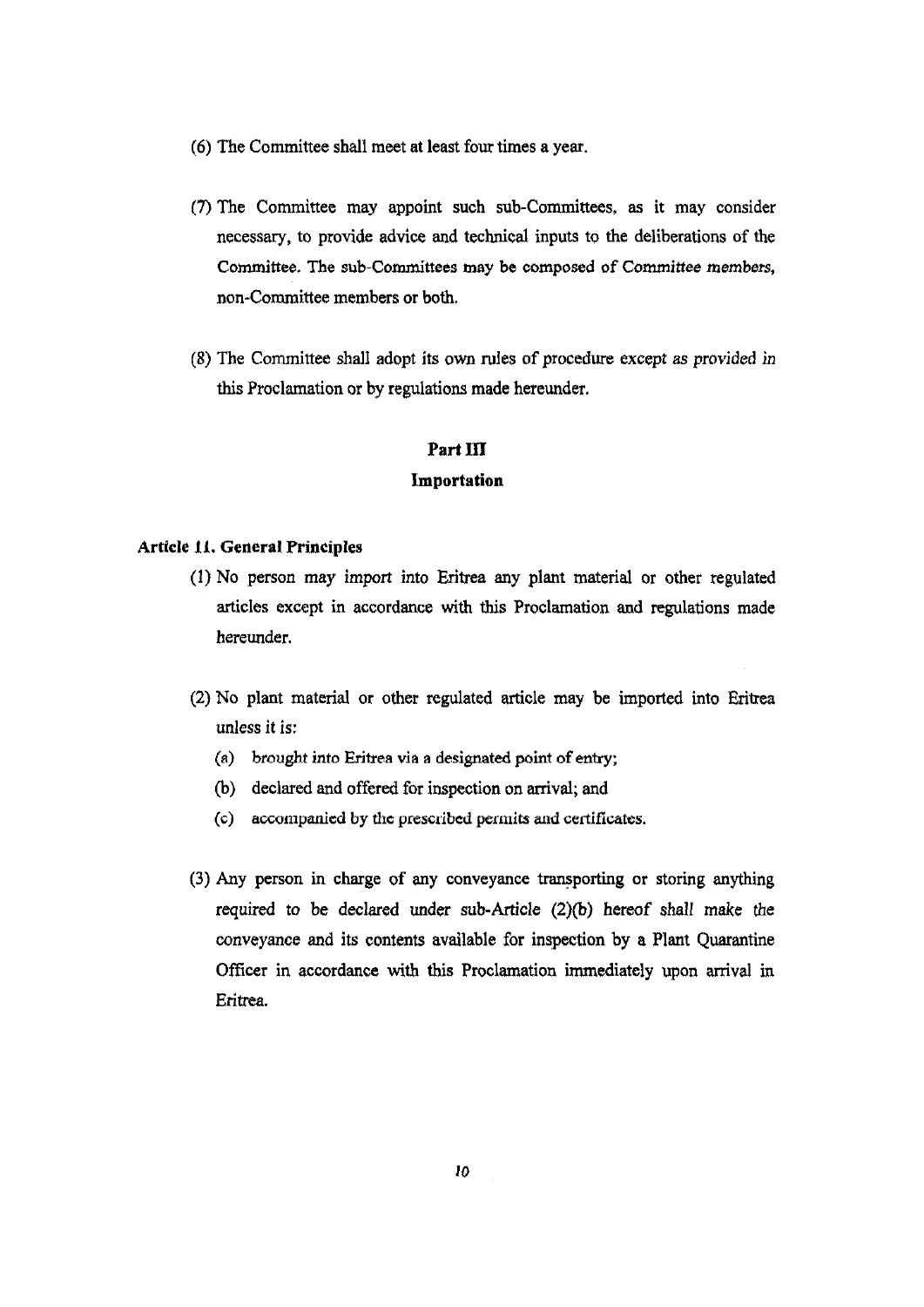- (4) The Customs Department, the Post Office and all private individuals or business organizations engaged in transportation and related services shall notify the NPPS or one of its designated Plant Quarantine Officer of the arrival of any plant material or regulated articles in Eritrea and shall detain such items until a Plant Quarantine Officer takes custody of them.
- (5) Any detention carried out under sub-Article (4) hereof shall be considered a detention carried out on delegation from the NPPS.
- (6) Any person in Eritrea who receives any plant material or other regulated articles from outside Eritrea, whether or not that person consented to such items being dispatched, shall, on receipt, immediately notify the NPPS or one of its designated Plant Quarantine Officers and shall carry out the instructions of the NPPS or its Officer regarding the removal, destruction, disposal or treatment of such items.

#### Article 12. Import Requirements

- Cl) Any person who has imported any plant material or other regulated articles shall make such material or articles available for inspection and shall allow a Plant Quarantine Officer to inspect the imported items and to take samples to enable the Plant Quarantine Officer to determine whether or not this Proclamation has been complied with, and whether or not further steps should be taken.
- (2) Any plant material or other regulated articles in transit through Eritrea shall be made available for inspection by a Plant Quarantine Officer who shall examine the items and take samples as necessary, in order to determine whether or not further steps should be taken.

## Article 13. Inspections

 $(1)$  Inspections under Article 12 hereof: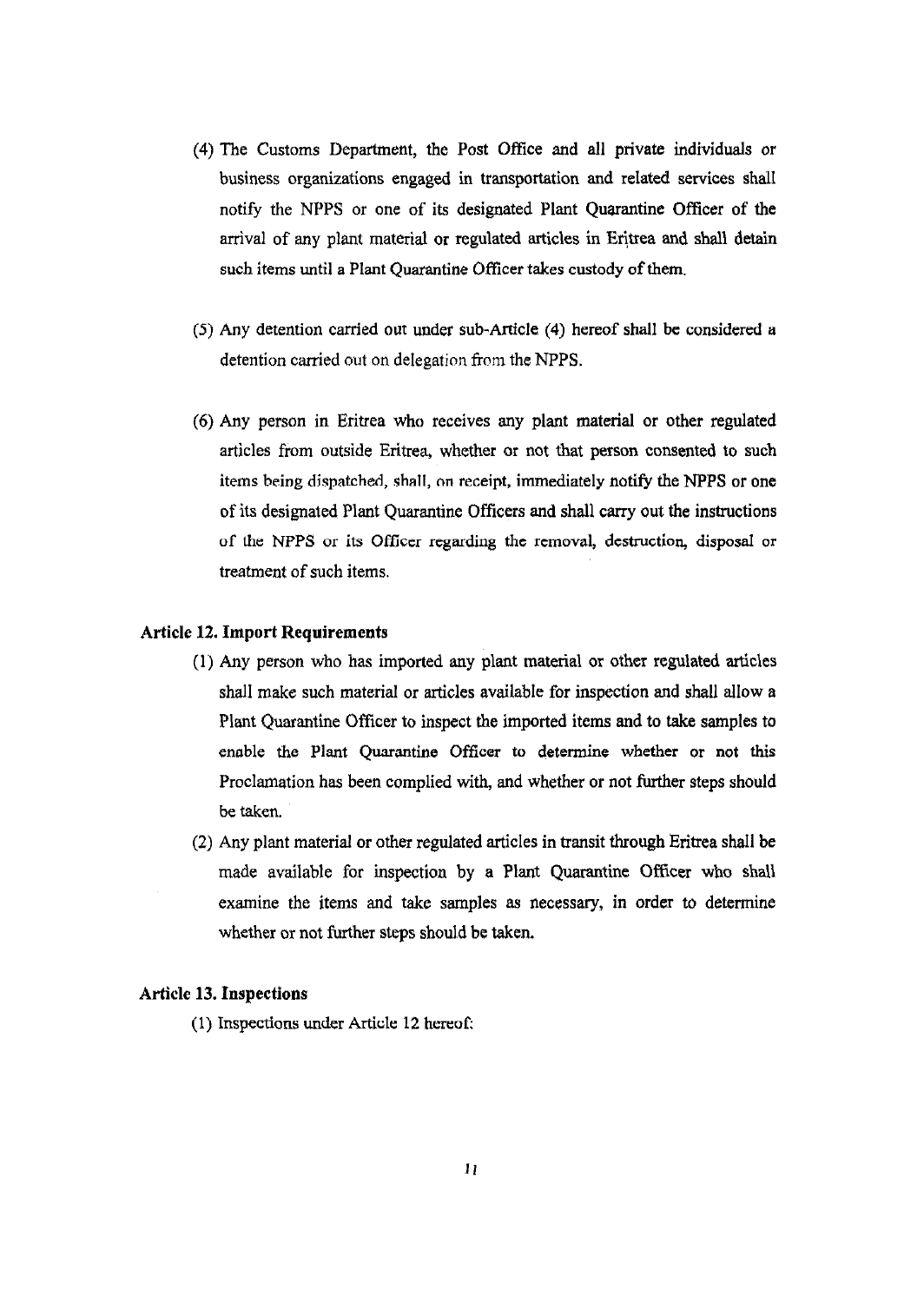- (a) shall be carried out during regular working hours and shall take place at the designated point of entry, except where the plant material or regulated *articles* are in transit or extremely perishable, in which case, upon application by the importer and agreement of the Plant Quarantine Officer, the Officer may supervise the sealing and marking of the container and may permit it to proceed to its final destination for inspection;
- (b) may be subject to any applicable fee.
- (2) The Plant Quarantine Officer shall detain the imported plant material or other regulated articles where, upon inspection carried out under Article 12 hereof, he/she determines that the material or articles:
	- (a) are not accompanied by the relevant documentation;
	- (b) present any risk for the introduction or spread of pests; or
	- (c) do not otherwise satisfy the provisions of this Proclamation.
- (3) Where plant material or regulated articles are detained under sub-Article (2) hereof, the Officer shall immediately serve written notice on the importer that some or all of the imported material or articles may be, within the time period specified in the notice, subject to:
	- (a) quarantine at an official quarantine station;
	- (b) appropriate treatment in order to remove the risk;
	- *(c)* re-exportation; or
	- (d) destruction.
- (4) The Plant Quarantine Officer may forgo notice and carry out any of the actions listed under sub-Article (3) hereof where in hislher opinion action is urgently required or the giving of notice is impractical.
- (5) Where, after their entry into Eritrea or after treatment, imported plant material or regulated articles lie unclaimed for a period of time specified by regulation, the NPPS may take action to destroy them.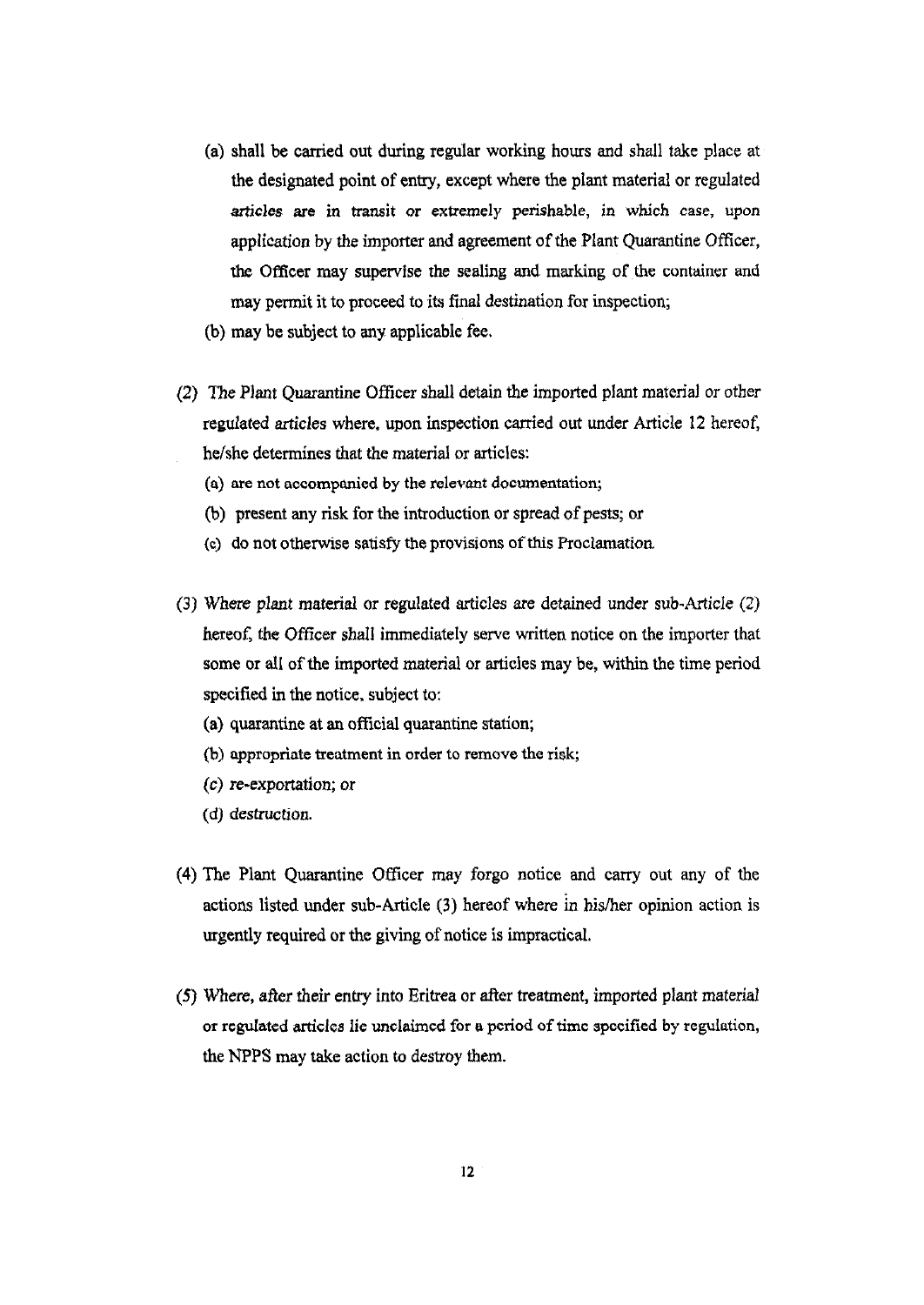- (6) The'costs and expenses for any action taken,under sub-Article (3), (4) or (5) hereof shall be bome by the importer, except where in exceptional cases the NPPS determines that the Oovernment should take responsibility for the associated costs.
- (7) Notwithstanding the decision of the NPPS that, in exceptional cases, the Government should cover the expenses for the associated costs of any action taken under Sub-Article (3), (4) or (5) hereof, ultimate liability rests on the importer for the Government's interim asswnption of financial responsibility in specific instances under Sub-Article (6) hereof.

## Article 14. Import Permit

- (I) No person may import into Eritrea any plant material or regulated articles except pursuant to an import permit applied for and issued in accordance with regulations issued under this Proclamation, and in accordance with the terms and conditions it may contain.
- (2) Any person intending to import any plant material or regulated articles into Eritrea shall apply to the NPPS in the manner prescribed by regulation, and may he subject to any applicable fee.
- (3) On the advice of the Committee, the Minister may, by regulation, exempt certain classes of plant material or regulated articles from the requirement of an import permit.

#### Article 15. Phytosanitary Certificate

(l) No person may import into Eritrea any plant material or other regulated articles except pursuant to a phytosanitary certificate.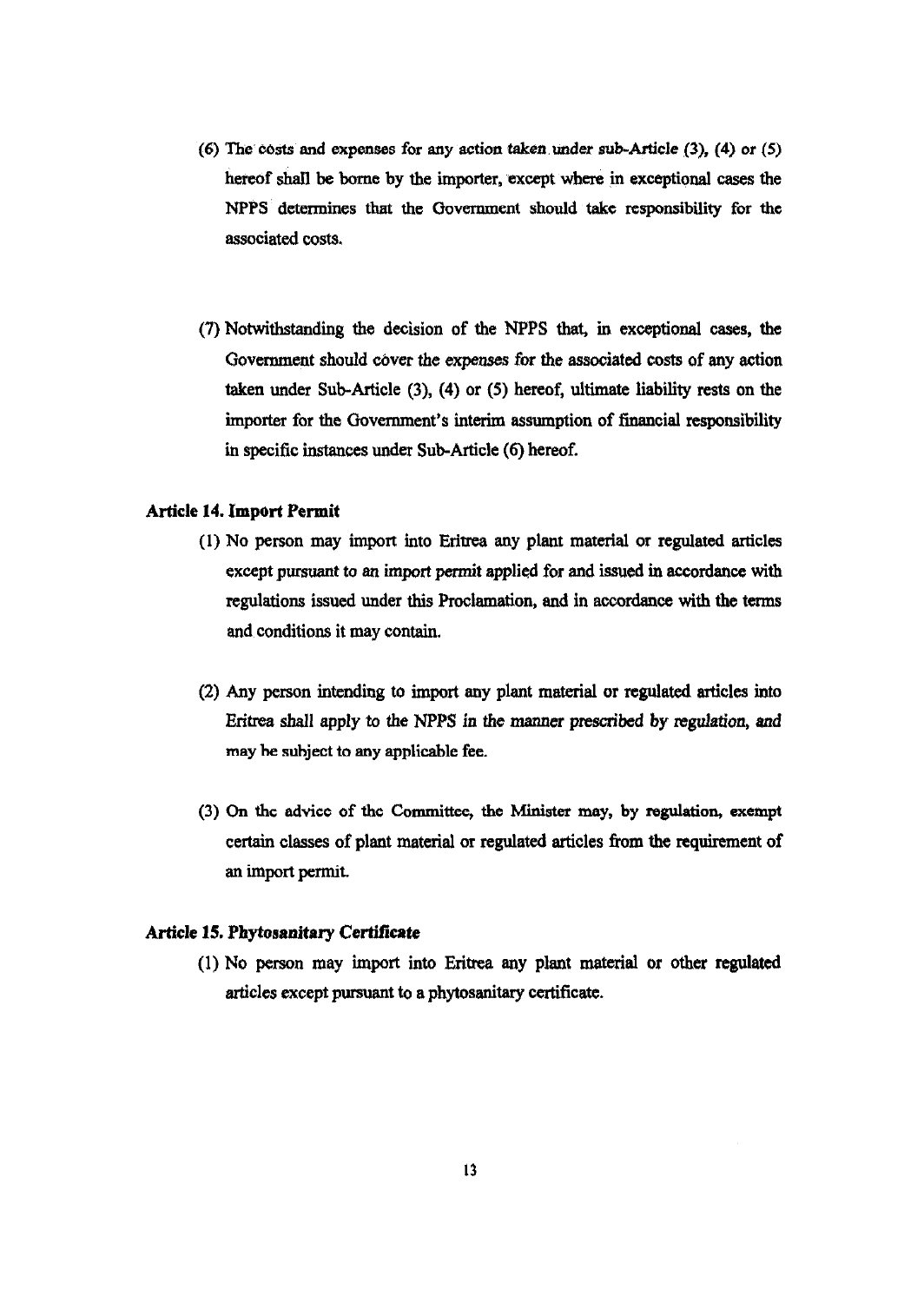(2) On the advice of the Committee, the Minister may, by regulation, exempt certain classes of plant material or regulated articles from the requirement of a phytosanitary certificate.

# Artie1e 16. Quarantine Stations

- (1) The Minister may establish quarantine stations or designate existing facilities to be official quarantine stations, where imported plant material or regulated articles may be kept for purposes of this Proclamation.
- (2) A Plant Quarantine Officer may require that imported plant material or regulated articles be kept or cultivated at a quarantine station for phytosanitary observation, inspection, testing, detention, re-consignment or destruction, for such time as the Head of the NPPS deems necessary.

### Article 17. Prohibited and Restricted Items

On the advice of the Committee, the Minister may, by regulation, prohibit or restrict the import, sale, cultivation, propagation or movement of any plant material, regulated article or any other thing capable of harboring or spreading a pest based on pest risk analysis or any applicable international standard.

## Artiele 18. Importation for Scientific Research

Notwithstanding any provision to the contrary, the Minister may, on the advice of the Committee, authorize in writing the importation of any plant material or other regulated article for the purpose of scientific research subject to such terms and conditions as the Minister may consider appropriate to safeguard plant resources and the environment.

## Article 19. Prohibition of Removal

No plant material or other regulated article under inspection or liable to be inspected by a Plant Quarantine Officer may be removed or handled in any way except in accordance with the directions of a Plant Quarantine Officer.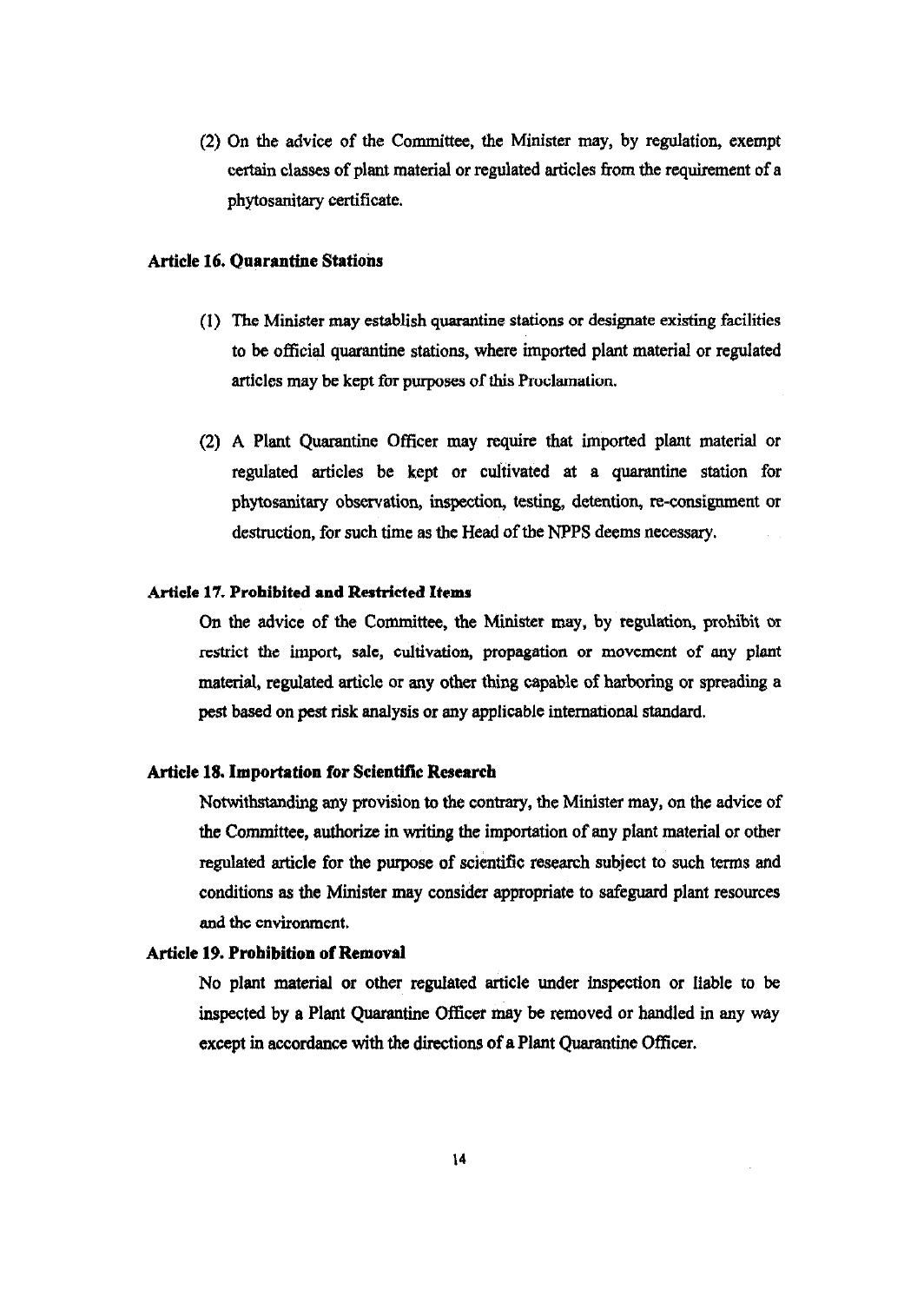## Article 20. Liability

The Government of Eritrea may not bear any liability for the damage to, or destruction or disposal of, plant material or other regulated articles imported into Eritrea in contravention of this Proclamation and regulations made hereunder.

### Part IV

## **Export Control**

#### Article 21. Pre-export Inspection

- (1) Any person intending to export a consignment of plant material or other regulated articles to another country which requires such items to be accompanied by a phytosanitary certificate on importation shall submit the consignment to the NPPS for pre-export inspection in accordance with the procedures set out by regulation.
- (2) All consignments submitted for inspection under this Article shall be accompanied by all required documentation and may be subject to any applicable fee.

#### Article 22. Phytosanitary Certificate

- (1) Any consignment submitted under Article 21 hereof shall be inspected by a Plant Quarantine Officer within the time period specified by regulation, and:
	- (a) if the Officer is satisfied that the requirements for the issuance of a phytosanitary certificate have been met, he/she shall certify the consignment and issue a phytosanitary certificate in accordance with this Proclamation; and
	- (b) where the Officer is not satisfied that the consignment to be exported does not meet the requirements for the issuance of a phytosanitary certificate, or does not otherwise satisfy the provisions of this Proclamation and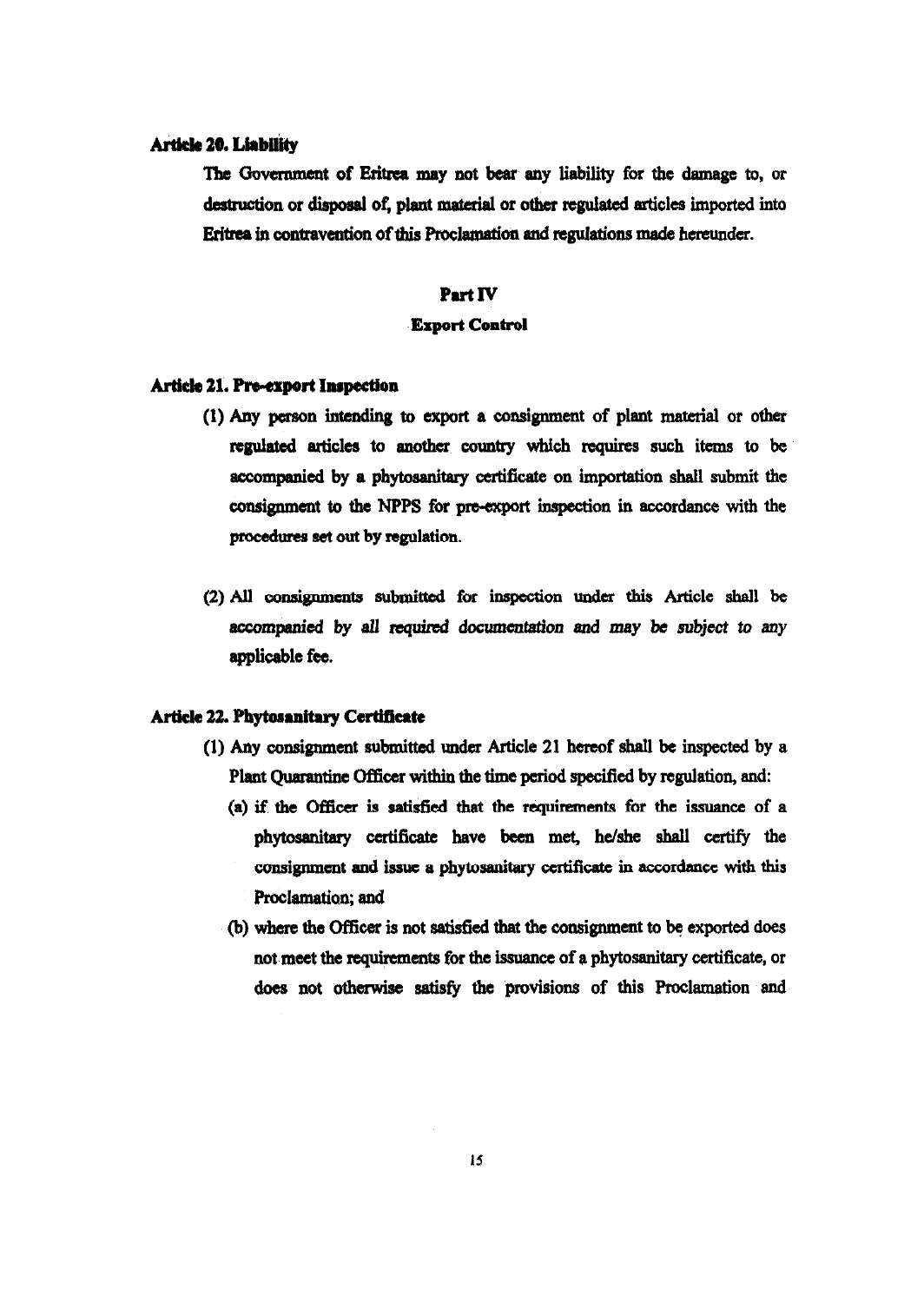regulations made hereunder. he/she may order that the consignment, at the expense of the exporter. be subject to:

- (i) appropriate treatment in order to remove the risk of pests; or
- (ii) destruction.
- (2) Where a Plant Quarantine Officer issues a phytosanitary certificate under sub-Article (1)(a) hereof, the exporter may be subject to the payment of any applicable fee.

## Part V

## Containment and Eradication of Pests

#### Article 23. Declaration of Quarantine Pests and Regulated Non-Quarantine Pests

The Minister may. on the advice of the Committee. declare. by Legal Notice published in the Gazette of Eritrean Laws, any pest to be a quarantine pest or a regulated quarantine pest, as defined in Article 3. hereof.

#### Article 24. Duty to Give Notice

The owner or occupier of any premises or the occupier of any land on which a pest, which is identified to be a quarantine pest is found, shall immediately notify the NPPS or its designated Plant Quarantine Officer.

#### Article 25. Treatment, Containment and Eradication of Quarantine Pests

- (1) If a Plant Quarantine Officer reasonably believes that a quarantine pest may be present on any land or at any premises, he/she may, having a search warrant, enter into such land or premises and inspect any plant material or other regulated articles.
- (2) If the Plant Quarantine Officer is satisfied that a quarantine pest is present on any land or at any premises, he/she may cause a written notice to be served on the owner or occupier of any premises or the occupier of any land, and if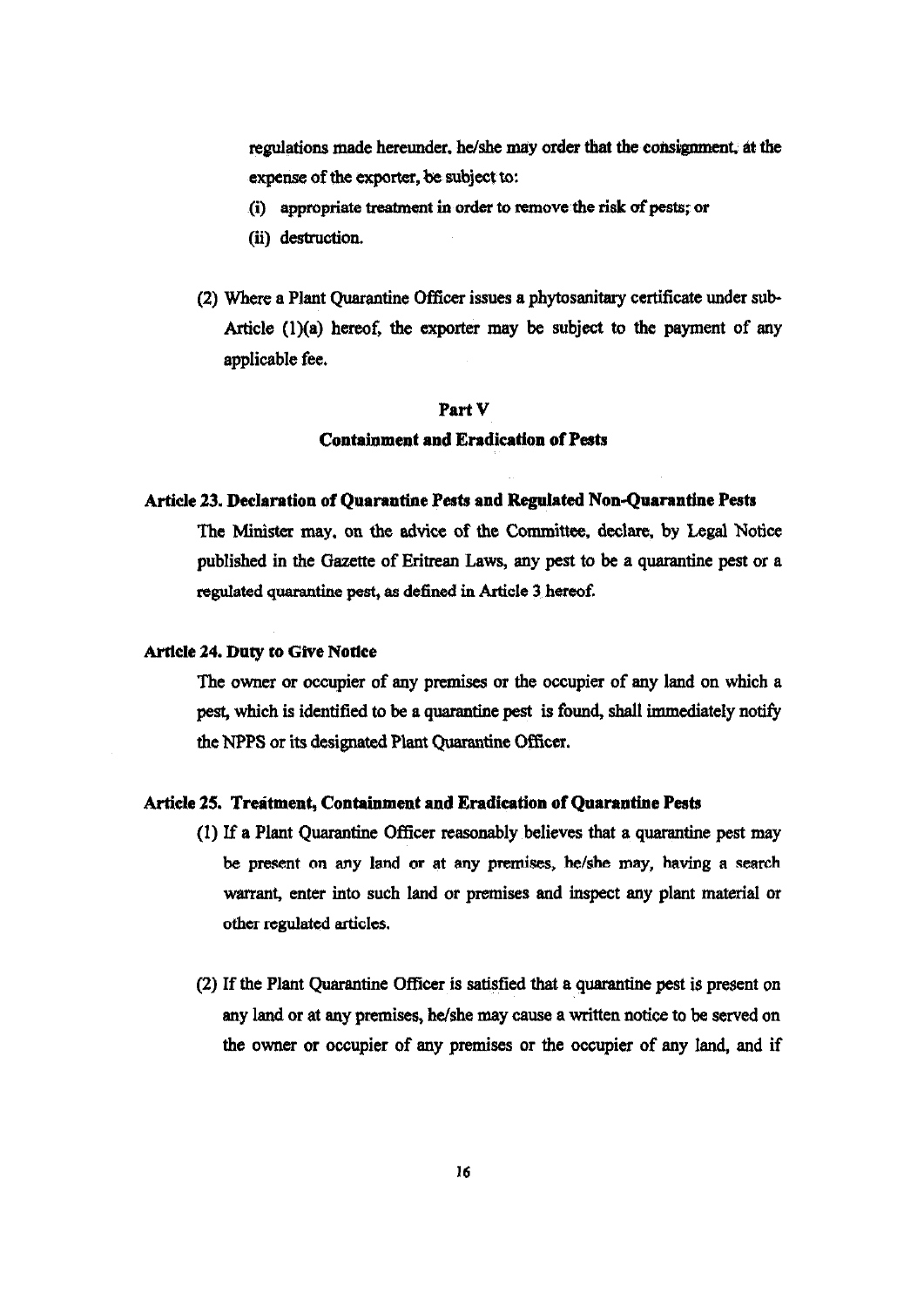he/she deems it appropriate for the purposes of this Proclamation, on the owner or occupier of any premises or the occupier of any land in the vicinity, ordering each of them, within a period specified in the notice, to take whatever measures the Officer considers appropriate to eradicate, contain or restrict the spread of the quarantine pest,

- (3) If an owner or occupier fails to comply with any term of a notice issued under sub-Article (2) hereof or Article 26(2) hereof, or is unable to comply within the stipulated period and the advice of the Head of the NPPS accordingly, the Head of the NPPS may authorize a Plant Quarantine Officer, with a search warrant, to enter upon the land or premises in question and to take, at the expense of the owner or occupier. whatever measures may be appropriate *to*  carry out the requirements of the notice.
- (4) The Plant Quarantine Officer may forgo notice under sub-Article (2) hereof where in his/her opinion action is urgently required or the giving of notice is impractical.
- (5) The costs and expenses for any action taken under this Article shall be borne by the owner or occupier, except where in exceptional cases the NPPS determines that the Government should take responsibility for the associated costs.
- (6) Notwithstanding the decision of the NPPS that, in exceptional cases, the Government should cover the expenses for the associated costs of any action taken under this Article, ultimate liability rests on the importer for the Government's interim assumption of financial responsibility in specific instances under Sub-Article (5) hereof.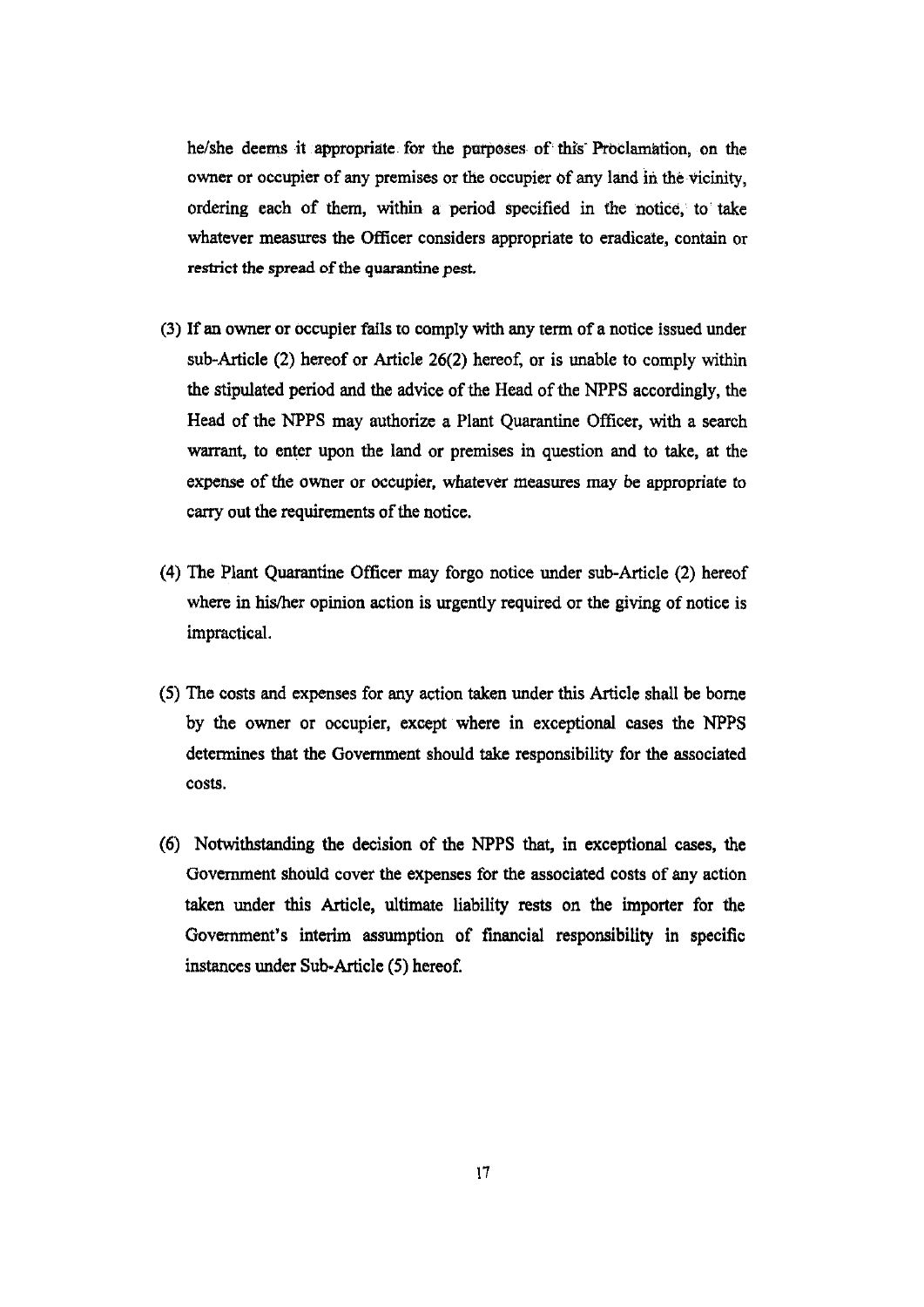#### Article 26. Control Measures and Quarantine Areas

The Minister may, by notice published in a nationally circulating newspaper or by notice served on all affected owners or occupiers of premises or occupiers ofland: (1) declare any area, land or premises which is infested or infected, or is suspected of being infected or infested. with any quarantine pest to be under quarantine;

- (2) prescribe any measure for the treatment or disposal of plant material or other regulated articles and the treatment of conveyances, whether or not they have been found to be infested or infected, *in* order to *limit* the *spread* of the quarantine pest;
- (3) prescribe the period within which it shall be lawful to plant or replant the whole or part of any area or place under quarantine; and
- (4) prohibit, restrict or control the removal of any plant material or other regulated articles from an area or place under quarantine to any other part of Eritrea and control the movement of persons and animals out of an area or place under quarantine.

# Article 27. Removal of Quarantine Restrictions

- (1) The Head of the NPPS shall regularly review the situation in respect of any land or premises placed under quarantine and shall notify the Minister:
	- (a) as soon as the relevant pest has been eradicated; or
	- (b) when he/she is of the opinion that it is no longer appropriate for the quarantine to be maintained in respect of some or all of the land or premises under quarantine.
- (2) When the Minister is notified under sub-Article  $(1)$  hereof that the quarantine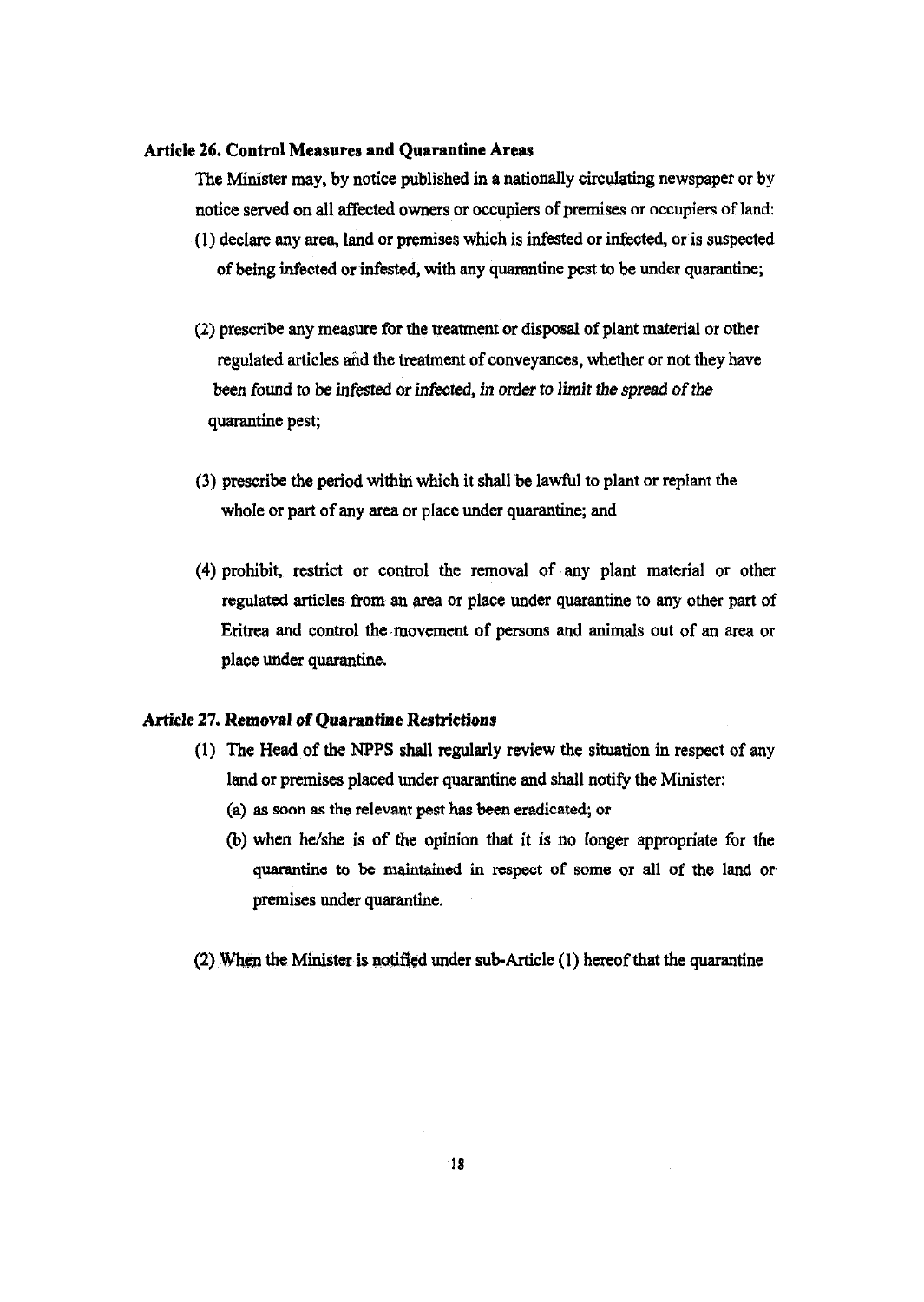restrictions are no longer necessary, he/she shall, by notice published in a nationally circulating newspaper or by notice served on all affected owners or occupiers of premises or occupiers ofland. declare that from a specified date a place identified in the notice shall no longer be under quarantine .

# **Exhicle 28. Compensation**

- (1) Subject to sub-Article (2) hereof, where any plant material. regulated article or other thing is destroyed or harmed as a *consequence* of measures taken *to*  eradicate, contain or limit the spread of a quarantine pest, the Ministry shall compensate the owner of the plant material or article destroyed or harmed.
- (2) The Ministry may not be obliged to compensate any person who has suffered loss as a result of action authorized under Article 2S hereof if the action was taken to remedy a situation caused by that person's negligence, failure to comply with lawful instructions or contravention of this Proclamation and regulations made hereunder.

## **Exitele 29. Appeals**

- ( 1 ) Any owner or occupier of premises or occupiers of land, owner or operator of a conveyance, or owner or importer of plant material or other regulated articles who is aggrieved by the decision of a Plant Quarantine Officer or the Head of the NPPS to destroy, dispose of or to treat any such material or articles may appeal to the Minister and shall notify the Head of the NPPS of his/her intention to do so, in the manner prescribed by regulation.
- $(2)$  Upon a written notification of an intention to appeal, the Head of the NPPS shall take all reasonable steps to stay the destruction, disposal or treatment of the item pending determination of the appeal, except where in the opinion of the Head of the NPPS any delay would create a significant risk to plant resources or the environment in Eritrea.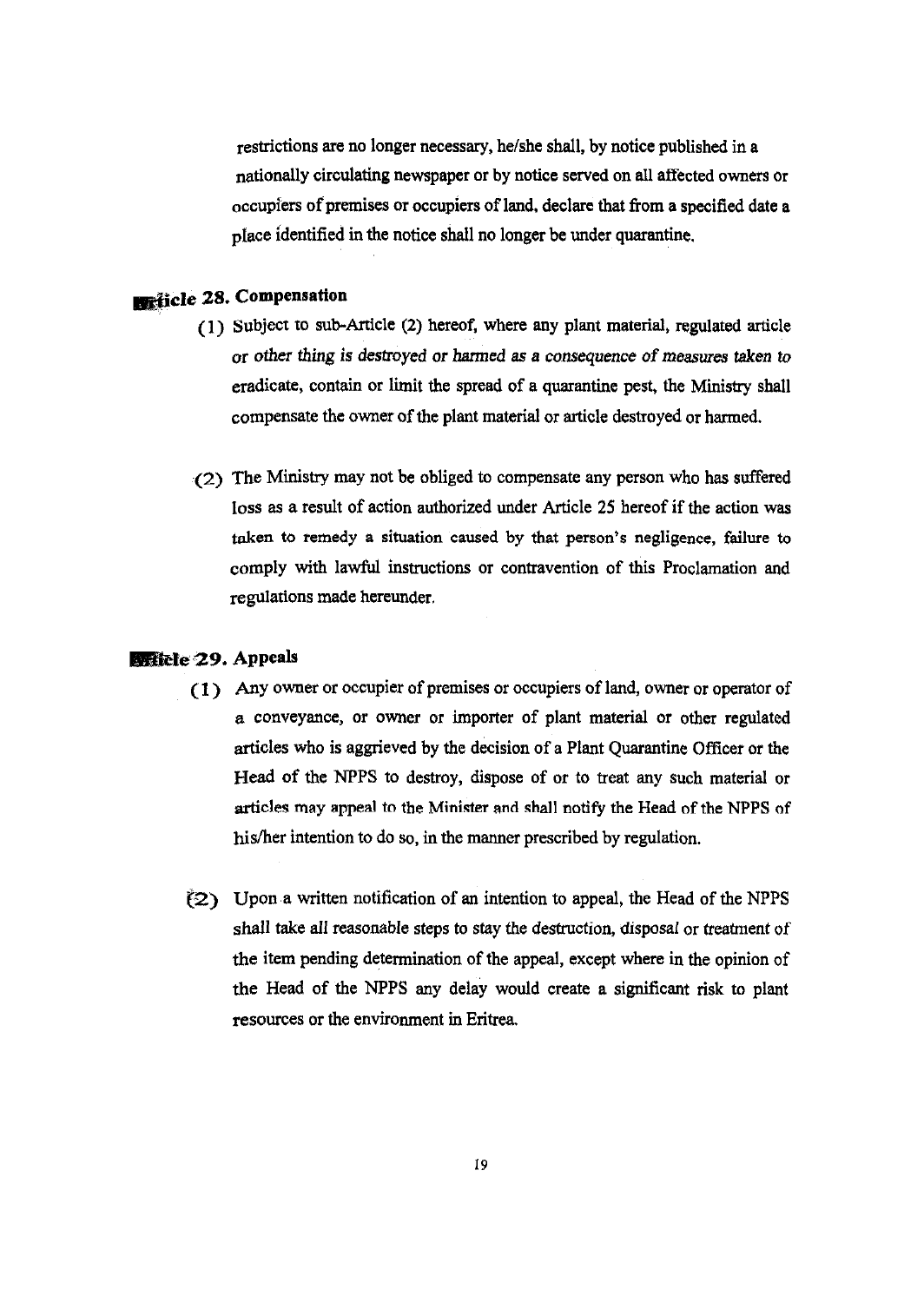(3) Any person who is aggrieved by a decision of the Minister referred to under sub-Article (1) hereof may appeal to the High Court within 30 days after the decision is given. The decision of the High court shall be final.

#### Part VI

# **Offences and Penalties**

# **Article 30. Offences**

- (1) Any person who:
- (a) with knowledge that it has been imported into Eritrea contrary to this Proclamation, or that it is infested or infected by a quarantine pest, grows, possesses, sells, offers for sale. transports or distributes in any manner any plant material or other regulated article;
- (b) intentionally permits or causes the introduction or spread of quarantine pests;
- (c) exports any plant material or other regulated articles in violation of the requirements of this Proclamation;
- (d) fails to safeguard the phytosanitary security of a consignment after issuance of a phytosanitary certificate under Article 22 hereof;
- (e) breaks the seal on a sealed container containing plant material or other regulated articles except in the presence of a Plant Quarantine Officer;
- (f) without reasonable excuse fails to answer any question asked by a Plant Quarantine Officer or other NPPS staff, or fails to produce anything required to be produced under this Proclamation;
- (g) refuses to allow a search or inspection authorized under this Proclamation;
- Ch) refuses or neglects to comply with any order or direction lawfully made or given under this Proclamation;
- (i) refuses to allow the taking of any samples, or tampers with any samples taken under this Proclamation;
- G) fails to comply with the duty of notification established in Article 11 or Article 24 hereof;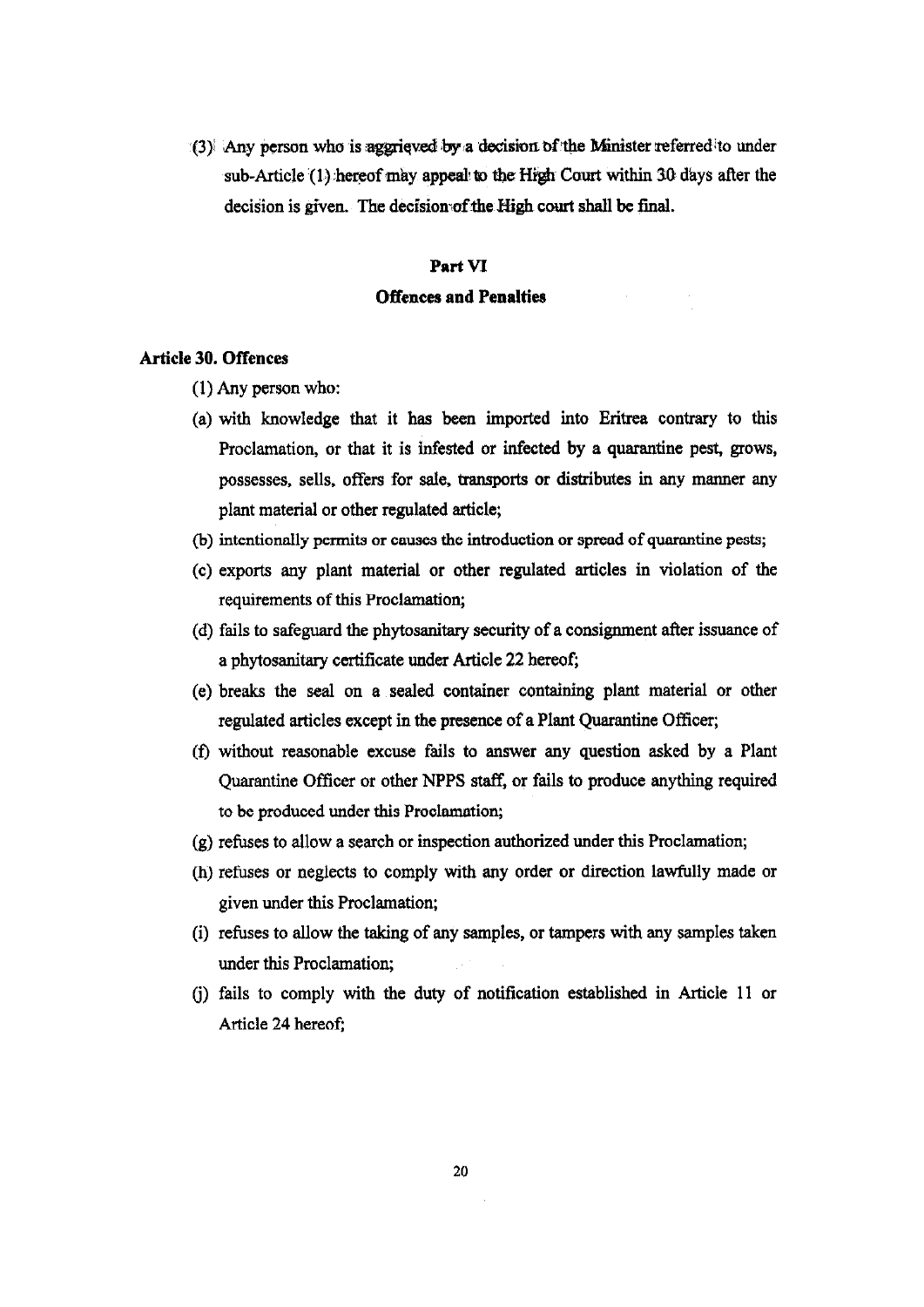- $(k)$  prevents or attempts to prevent another person from complying with orders or directions, from answering questions, from producing any thing or from allowing searches or inspections provided for under this Proclamation:
- (1) knowingly or recklessly provides false material information, for the purpose of obtaining any permit or certificate or for purported compliance with any requirements of this Proclamation;or
- (m) without prejudice to the provisions of Article 696 of the Transitional Penal Code of Eritrea, attempts or helps in doing any of the acts or omissions provided for in the preceding paragraphs;

commits an offence.

- (2) It shall be an offence for any official analyst, Plant Quarantine Officer or other NPPS staff to:
- (a) directly or indirectly ask for or take any personal payment or other reward in connection with his/her official duties;
- (b) agree to do, abstain from doing, permit, eonceal or connive at any act or thing which is contrary to the proper execution of official duties under this Proclamation or otherwise contrary to the laws of Eritrea; or
- (c) disclose any information acquired in the performance of official duties relating: to any person, firm or business. except when required by his/her supervisor in the course of official duties or where ordered to do so by any oourt.

# Article 31. Penalties

Without prejudice to a more severe penalty provided under the Transitional Penal Code of Eritrea, any person who is found guilty of an offence under Article 30 hereof shall be punishable in accordance with the relevant provisions of Part III (the Code of Petty Offence) of the Transitional Penal Code of Eritrea.